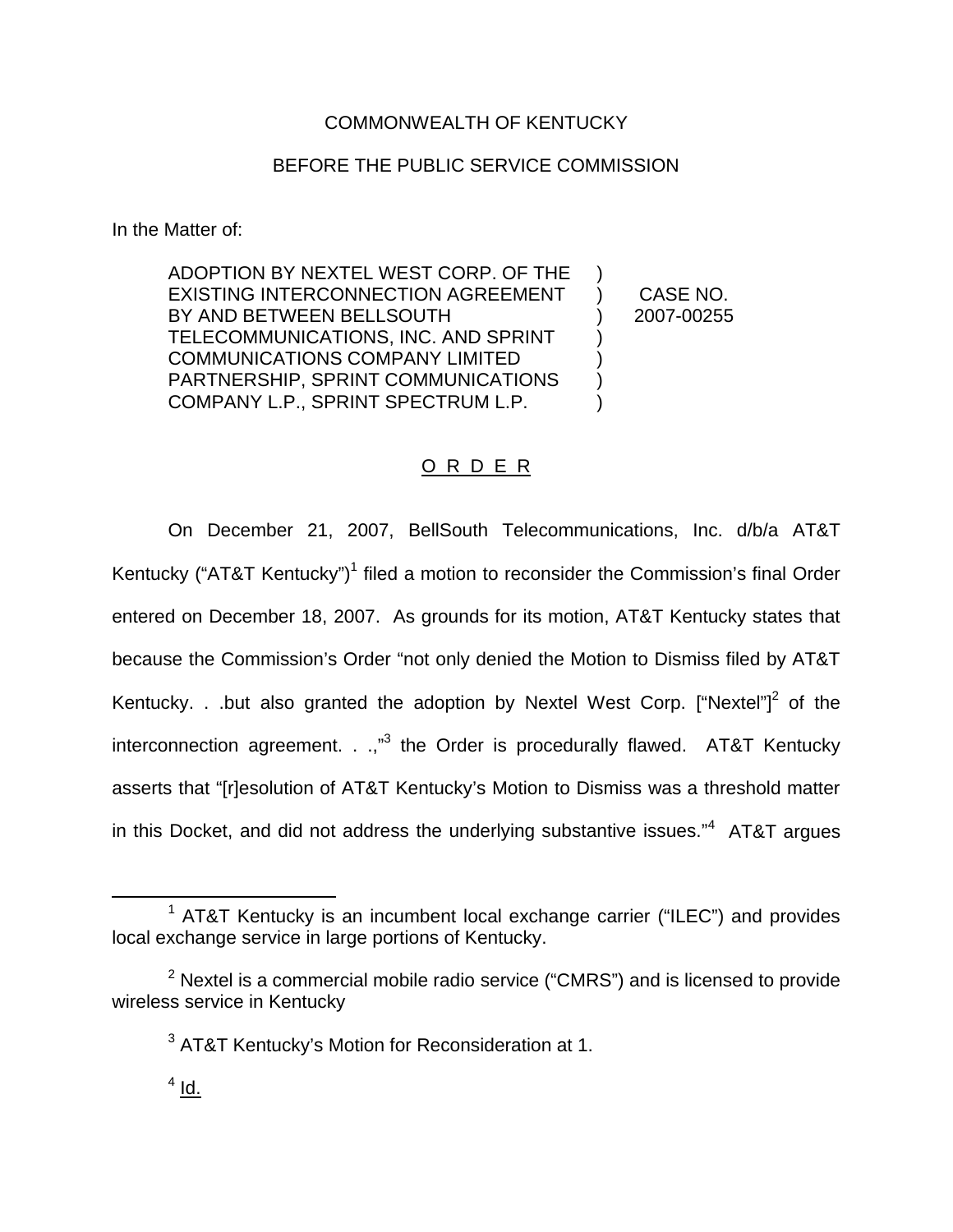that should the Commission not dismiss the case for lack of jurisdiction, "proper resolution requires a hearing on the merits and AT&T [sic] should not be precluded from bringing its case-in-chief to the Commission for final resolution."<sup>5</sup> On January 10, 2008, the Commission issued an Order stating that AT&T Kentucky's motion for reconsideration is granted for the purpose of allowing the Commission additional time in which to address the parties' arguments. As discussed below, the Commission finds that AT&T Kentucky's motion for reconsideration and its motion for a procedural schedule should be denied.

### PROCEDURAL BACKGROUND

On June 21, 2007, Nextel filed with the Commission a notice of adoption of the interconnection agreement ("Sprint ICA") between BellSouth Telecommunications, Inc. and Sprint Communications Company Limited Partnership, Sprint Communications Company L.P., Sprint Spectrum L.P. ("Sprint"). In the notice of adoption, Nextel asserted that it was exercising its right pursuant to Merger Commitments 1 and 2 of the Federal Communications Commission's ("FCC") merger proceeding<sup>6</sup> between AT&T and BellSouth as well as under 47 U.S.C. § 251(i). At the time Nextel filed its notice with the Commission, Sprint and AT&T Kentucky were in the middle of a dispute

 $<sup>5</sup>$  Id. at 2.</sup>

<sup>&</sup>lt;sup>6</sup> In the Matter of AT&T Inc. and BellSouth Corporation Application to Transfer of Control, FCC WC Docket No. 06-74, Appendix F, Order dated March 26, 2007 ("Merger").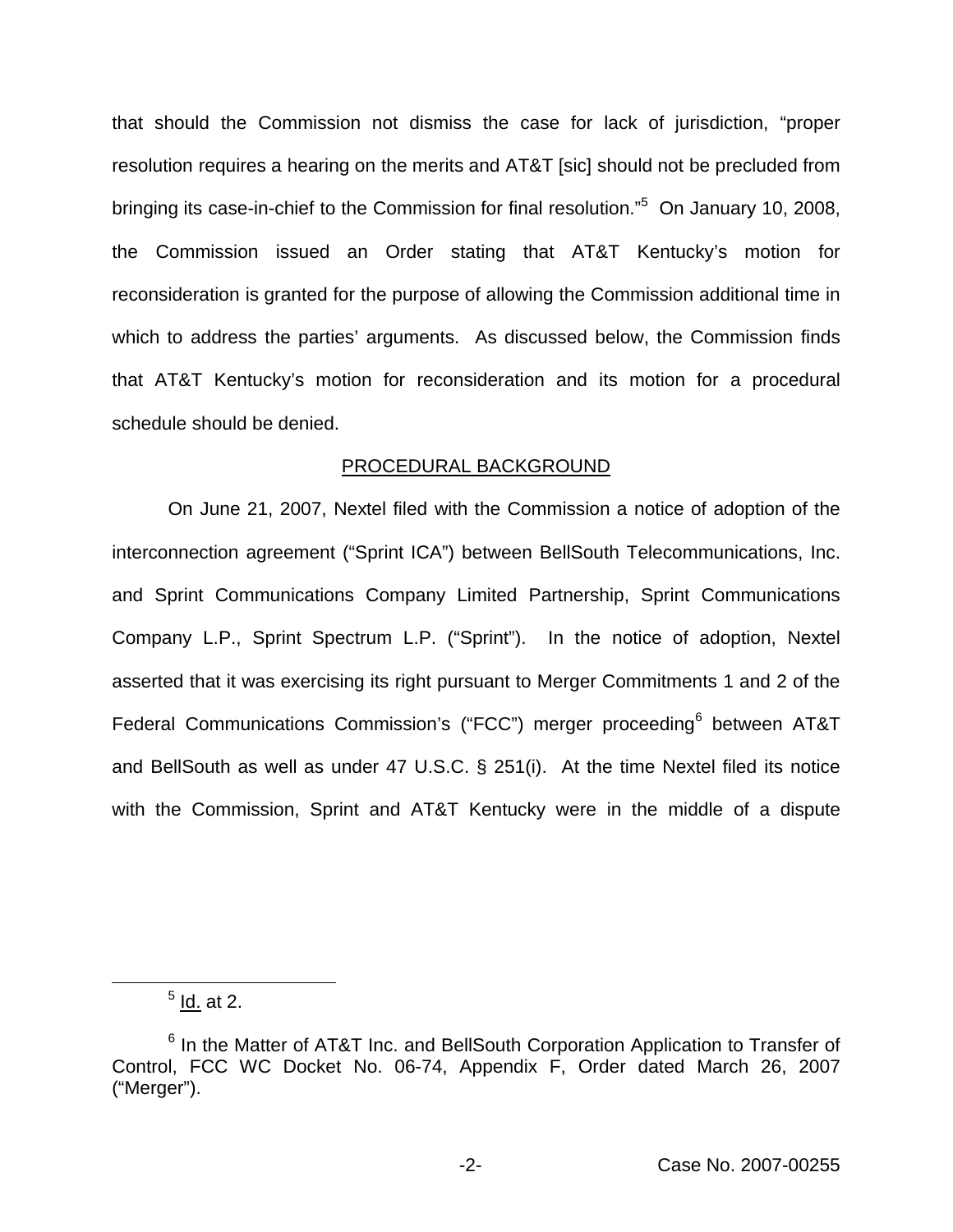regarding the effective date of the Sprint ICA and the effect of the merger commitments on the effective date.<sup>7</sup>

On July 3, 2007, AT&T Kentucky filed with the Commission an objection to the notice of adoption of the interconnection agreement and moved the Commission to dismiss the complaint. As grounds for its motion to dismiss, AT&T Kentucky argued that: (1) the Commission did not have the authority to interpret and enforce the AT&T merger commitments; (2) Nextel was attempting to adopt an expired agreement and, therefore, did not satisfy the timing requirements of 47 C.F.R. § 59.801; and (3) the notice of adoption was premature because Nextel had failed to abide by the dispute resolutions provisions of its then existing interconnection agreement with AT&T Kentucky.

On September 18, 2007, while this case was still pending, the Commission entered an Order in Case No. 2007-00180. The primary issues in Case No. 2007- 00180 were whether or not the Commission had the authority to interpret and apply merger commitments from the FCC's merger proceeding to disputes involving interconnection agreements in Kentucky and, if so, what was the effective date of the Sprint ICA. AT&T Kentucky argued that the Commission lacked the jurisdiction to enforce merger commitments (just as it does in the case at bar). The Commission found that it had the authority to resolve post-merger or merger-related disputes and then found that the Sprint ICA had an effective date of December 29, 2006.

<sup>&</sup>lt;sup>7</sup> Case No. 2007-00180, Petition of Sprint Communications Company L.P. and Sprint Spectrum L.P. d/b/a Sprint PCS for Arbitration of Rates, Terms and Conditions of Interconnection with BellSouth Telecommunications, Inc. d/b/a AT&T Kentucky d/b/a AT&T Southeast (Ky. PSC Sep. 18, 2007).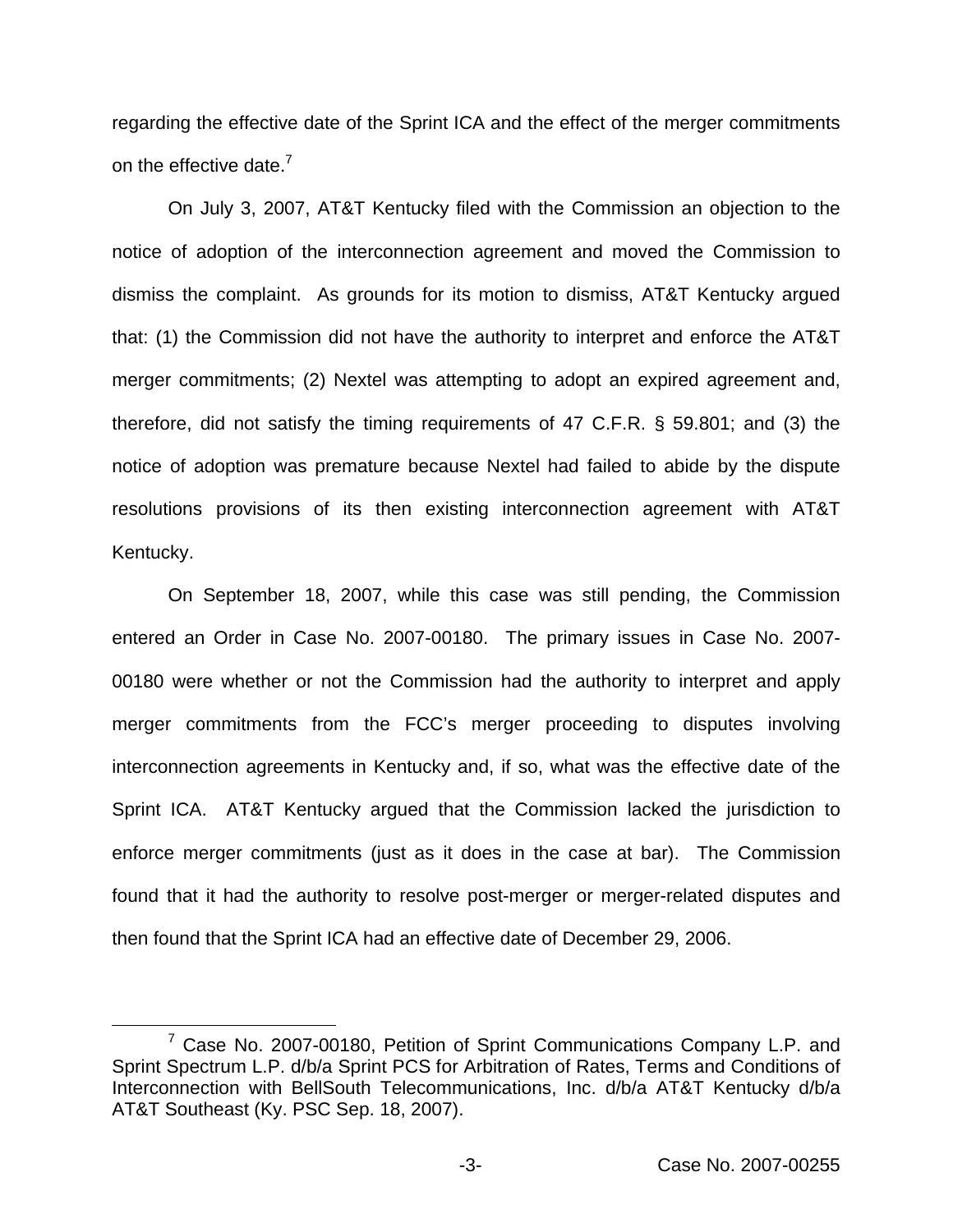On December 18, 2007, the Commission issued an Order in the case at bar. In the Order, the Commission, citing its rationale in Case No. 2007-00180, found that "[f]or reasons set forth in the Commission's September 18, 2007 Order in Case No. 2007- 00180, the Commission finds that AT&T's motion must be denied."<sup>8</sup> The Commission found that, because of its decision in Case No 2007-00180, the Sprint ICA extended to December 29, 2009 and a reasonable time remained for Nextel to adopt the agreement. The Commission granted Nextel's request to adopt the Sprint ICA, denied AT&T Kentucky's motion to dismiss, and ordered the parties, within 20 days of the date of the Order, to submit their executed adoption of the Sprint ICA.

On December 21, 2007, AT&T Kentucky filed its motion for reconsideration. Nextel filed its response to AT&T Kentucky's motion for reconsideration on January 3, 2008. On January 10, 2008, the Commission entered an Order granting AT&T Kentucky's motion for reconsideration "for the purpose of allowing the Commission additional time in which to address the parties' arguments."<sup>9</sup> On January 24, 2008, AT&T Kentucky submitted a filing titled "AT&T Kentucky's Brief in Support of Request for Procedural Schedule and Hearing." This filing contains arguments virtually identical to those AT&T Kentucky raised in its motion for reconsideration except that, for the first time, AT&T Kentucky raised the argument that the adoption might result in higher costs in its provision of the agreement.

AT&T Kentucky, in both of its motions, argues that Nextel's attempted adoption does not comply with the merger commitments and, accordingly, the adoption should be

<sup>8</sup> December 18, 2007 Order at 2 (footnote omitted).

 $<sup>9</sup>$  January 10, 2008 Order at 2.</sup>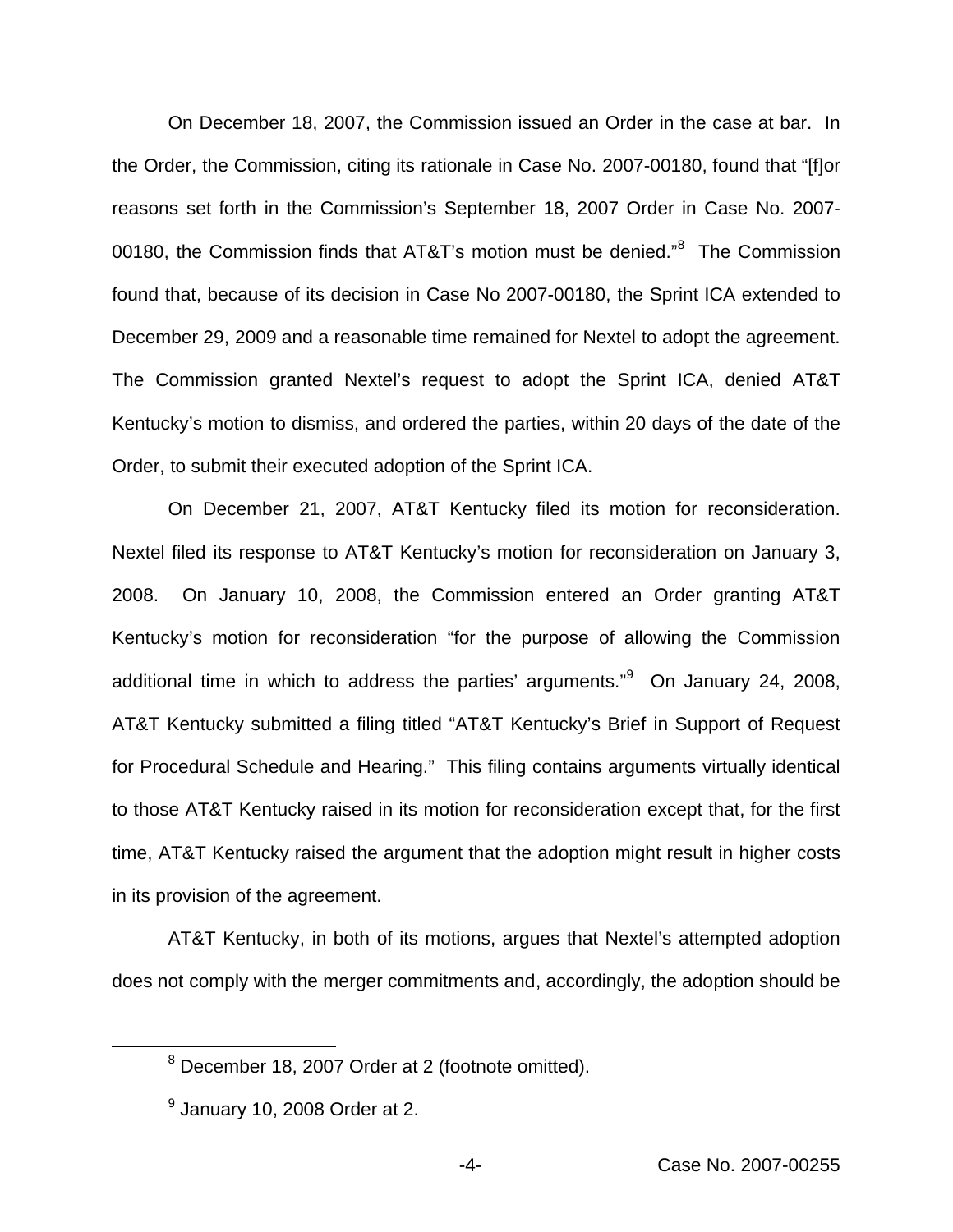denied. AT&T Kentucky asserts that Merger Commitment 1 applies only "when a carrier wants to take an interconnection agreement from one state and operate under that agreement in a different state. . . . "<sup>10</sup> AT&T Kentucky argues that because Nextel is not seeking to adopt an interconnection agreement from a state outside of Kentucky, such an adoption was not contemplated under the merger commitment and, therefore, the Commission should deny the adoption request. AT&T Kentucky, additionally, argues that Merger Commitment 2 merely requires AT&T Kentucky, under certain conditions, not to refuse an adoption request on the ground that the interconnection agreement had not been amended to reflect changes of law. AT&T Kentucky asserts that because its objection to Nextel's adoption is not based on any change of law issues, Merger Commitment 2 is not applicable to this dispute. Therefore, AT&T Kentucky argues, because neither of the merger commitments relied upon by Nextel for adoption of the Sprint ICA is applicable, the Commission should reconsider the adoption and deny it.

Nextel first argues that its adoption of the Sprint ICA is consistent with the merger commitments. Nextel argues that it was properly "porting" the Sprint ICA from other states when it invoked Merger Commitment 1 as one of the grounds for its adoption of the Sprint ICA. Nextel asserts that, plainly put, Merger Commitment 1 gives a requesting telecommunications carrier, such as Nextel, the right to adopt any interconnection agreement in AT&T Kentucky's 22-state service area.

Nextel asserts that Merger Commitments 1 and 2 apply because: (1) Nextel is a "requesting telecommunications carrier"; (2) Nextel has requested the Sprint ICA; (3) the Sprint ICA is an interconnection agreement entered into in "any state in the

 $10$  Id. at 4.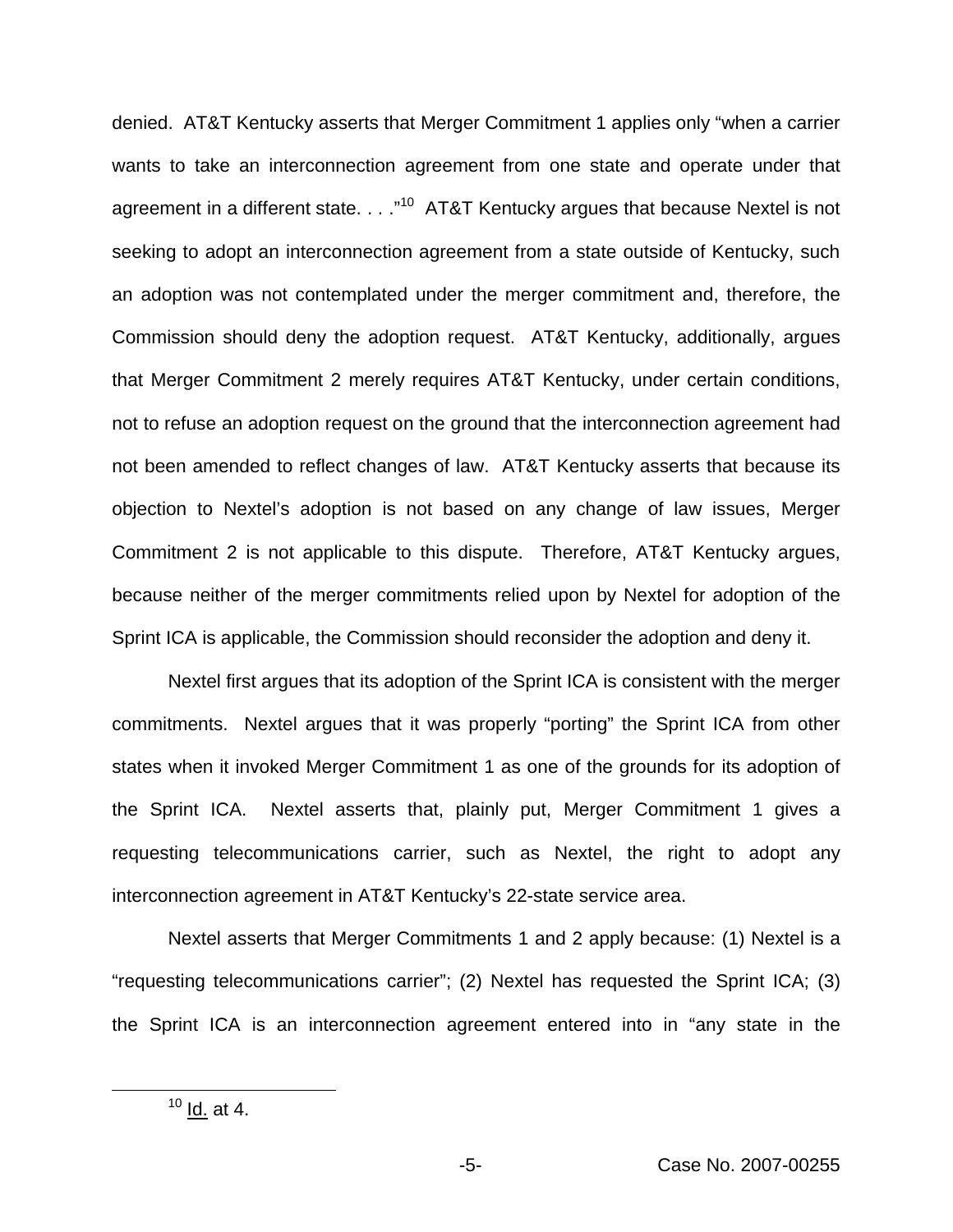AT&T/BellSouth ILEC operating territory," and Sprint and AT&T Kentucky have entered into the same agreement in BellSouth's 9 "legacy" states; (4) the Sprint ICA already has state-specific pricing and performance plans incorporated into it; (5) there are no issues of technical feasibility; and (6) the Sprint ICA has already been amended to reflect changes in law. Nextel argues that it could just as easily have adopted a similar agreement from North Carolina and "ported" it over as it could have adopted the Sprint ICA in Kentucky.

AT&T Kentucky also argues that the adoption does not comply with 47 U.S.C. § 252(i). In support of this argument, AT&T Kentucky asserts that the Sprint ICA addresses a "unique mix of wireline and wireless items, and Nextel is a solely wireless carrier"<sup>11</sup> and that allowing Nextel to adopt the Sprint ICA would be contrary to FCC rulings and be "internally inconsistent."<sup>12</sup>

AT&T Kentucky first argues that Nextel, because it is only a wireless carrier, could not avail itself of the network elements provided within the Sprint ICA because when AT&T Kentucky negotiated the Sprint ICA, it was with both Sprint's wireless and local exchange entities. AT&T Kentucky asserts that because of this "unique" mix, the Sprint ICA "reflects the outcome of negotiated gives and takes that would not have been made if the agreement addressed only wireline service or wireless service."<sup>13</sup> AT&T Kentucky asserts that the terms and agreements of the Sprint ICA clearly apply only to an entity that provides both wireless and wireline service. AT&T Kentucky also asserts

- $12 \underline{\mathsf{Id}}$ .
- $13$  Id. at 7.

 $11$  Id. at 5.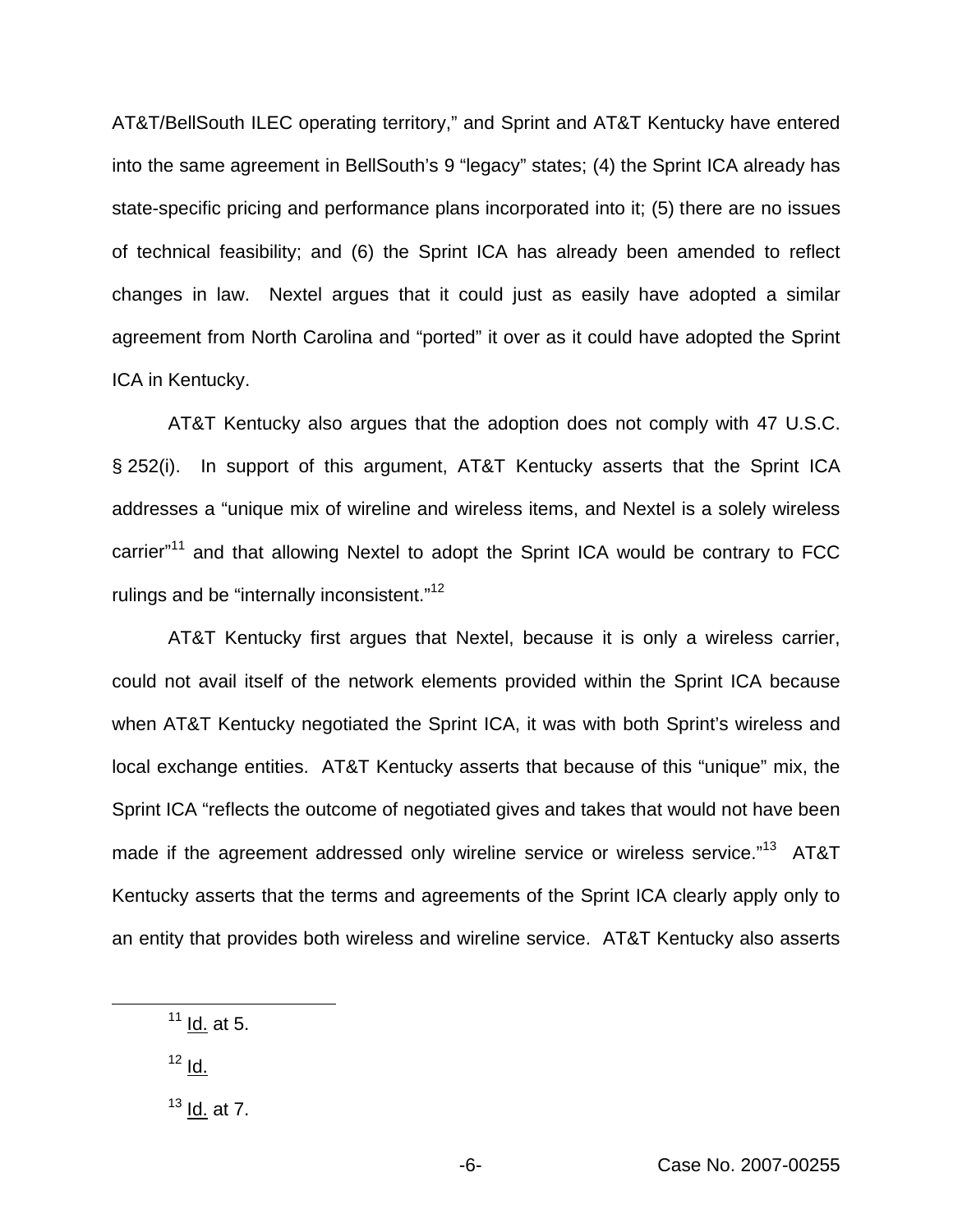that it rarely enters into an interconnection agreement addressing both wireline and wireless services.

AT&T Kentucky asserts that to allow Nextel to adopt the Sprint ICA would "disrupt the dynamics of the terms and conditions negotiated between AT&T Kentucky and the parties to the Sprint interconnection agreement and, in this case, AT&T Kentucky would lose the benefits of the bargain negotiated with those parties."<sup>14</sup> AT&T Kentucky, as an example, points to Attachment 3, Section 6.1.1 of the Sprint ICA, providing for "bill and keep" arrangements. AT&T Kentucky states that it never would enter a bill-and-keep arrangement "with a strictly wireless carrier such as Nextel."<sup>15</sup>

AT&T Kentucky also argues that granting the adoption would violate FCC rules. AT&T Kentucky lists one instance where it alleges the adoption would erroneously allow Nextel to avail itself of unbundled network elements ("UNEs"), something prohibited by the FCC to wireless carriers. AT&T Kentucky then states that this is "but one example of why granting the adoption would violate the FCC rules."<sup>16</sup> AT&T Kentucky asserts that there are various terms and conditions in the Sprint ICA that cannot be applied to Nextel, but it "will refrain from discussing each at length within this pleading."<sup>17</sup>

AT&T Kentucky argues that the agreement cannot be revised to address these issues because the FCC has prohibited the "pick and choose" adoptions of provisions of

<sup>14</sup> Id. at 7-8.

 $15$  Id.

 $16$  Id. at 9.

 $17$  Id.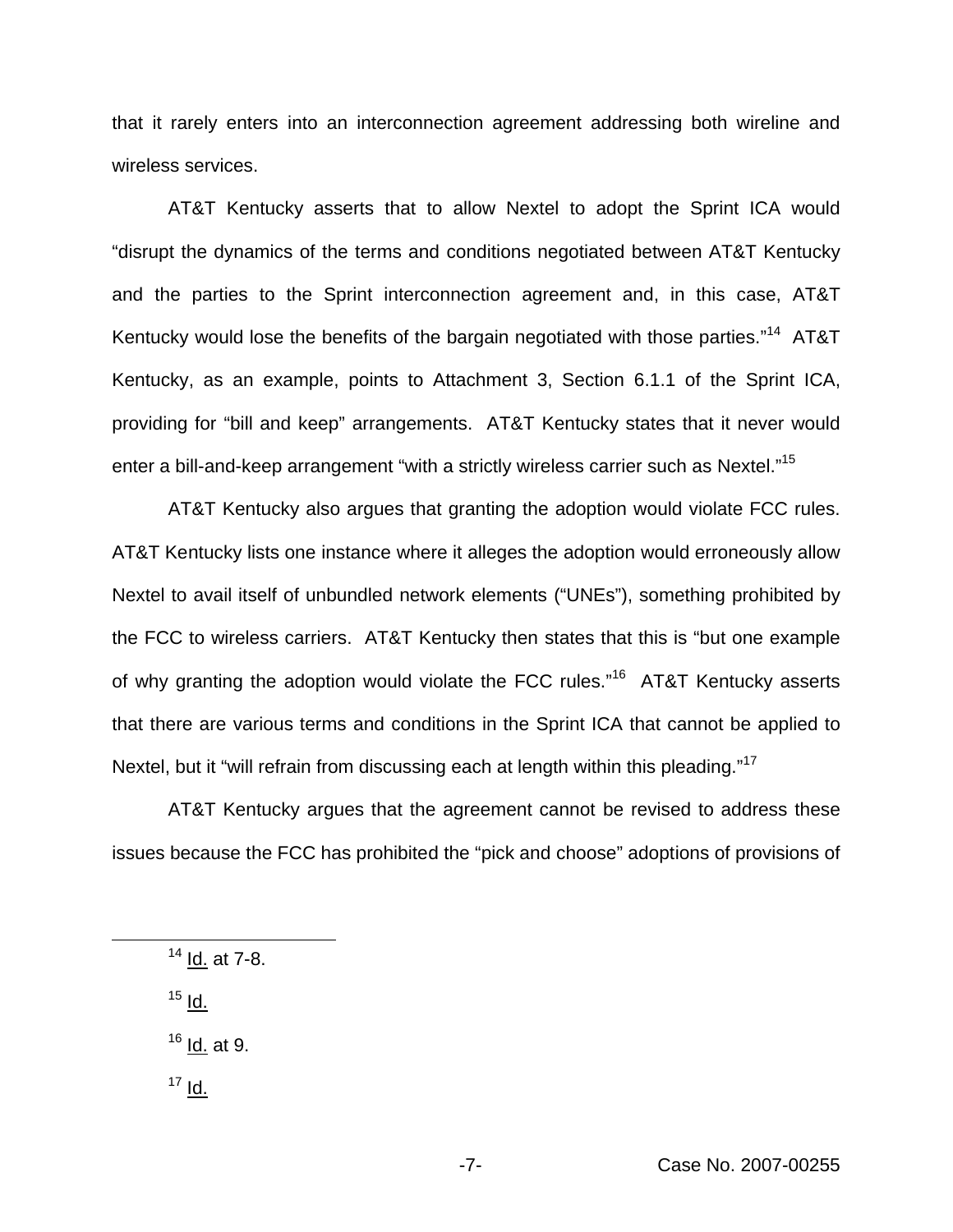an agreement and requires a carrier to adopt "all or nothing" of the agreement.<sup>18</sup> AT&T Kentucky argues that allowing Nextel to adopt the Sprint ICA after revising the agreement to clarify what is applicable to Nextel would be contrary to the FCC's ruling.

In its Brief in Support of Request for Procedural Schedule and Hearing, AT&T Kentucky advances the arguments discussed above and advances one new argument. AT&T Kentucky now argues that if certain of its costs increase as a result of Nextel's adoption, the adoption would violate the FCC's rules.<sup>19</sup> AT&T Kentucky further asserts that the applicable regulation, 47 C.F.R. § 51.809(b), requires AT&T Kentucky to have "an opportunity to 'prove"<sup>20</sup> that the adoption would result in higher costs to it and, therefore, the Commission should schedule a hearing to do just that.

Nextel claims that AT&T Kentucky's attempt to prevent the adoption of the Sprint ICA is a discriminatory practice that was expressly rejected by the FCC. Nextel argues that AT&T Kentucky cannot "avoid making an ICA available for adoption under the 'allor-nothing' rule based on the inclusion of what the ILEC considers additional negotiated terms that cannot be 'used' by a subsequent adopting carrier. $^{321}$  Nextel argues that both 47 U.S.C. § 251(i) and 47 C.F.R. § 51.809 prohibit AT&T Kentucky from refusing to make available interconnection agreements that are in effect. Nextel argues that

<sup>&</sup>lt;sup>18</sup> See Second Report and Order, In the Matter of Review of Section 251 Unbundling Obligations of Incumbent Local Exchange Carriers, 19 F.C.C.R. 13494 at Section 1 (July 13, 2004) ("Second Report and Order").

<sup>&</sup>lt;sup>19</sup> AT&T Kentucky's Brief in Support of Request for Procedural Schedule and Hearing at 8-9.

 $^{20}$  Id. at 9.

<sup>&</sup>lt;sup>21</sup> Nextel's Response to AT&T Kentucky's Motion for Reconsideration at 11.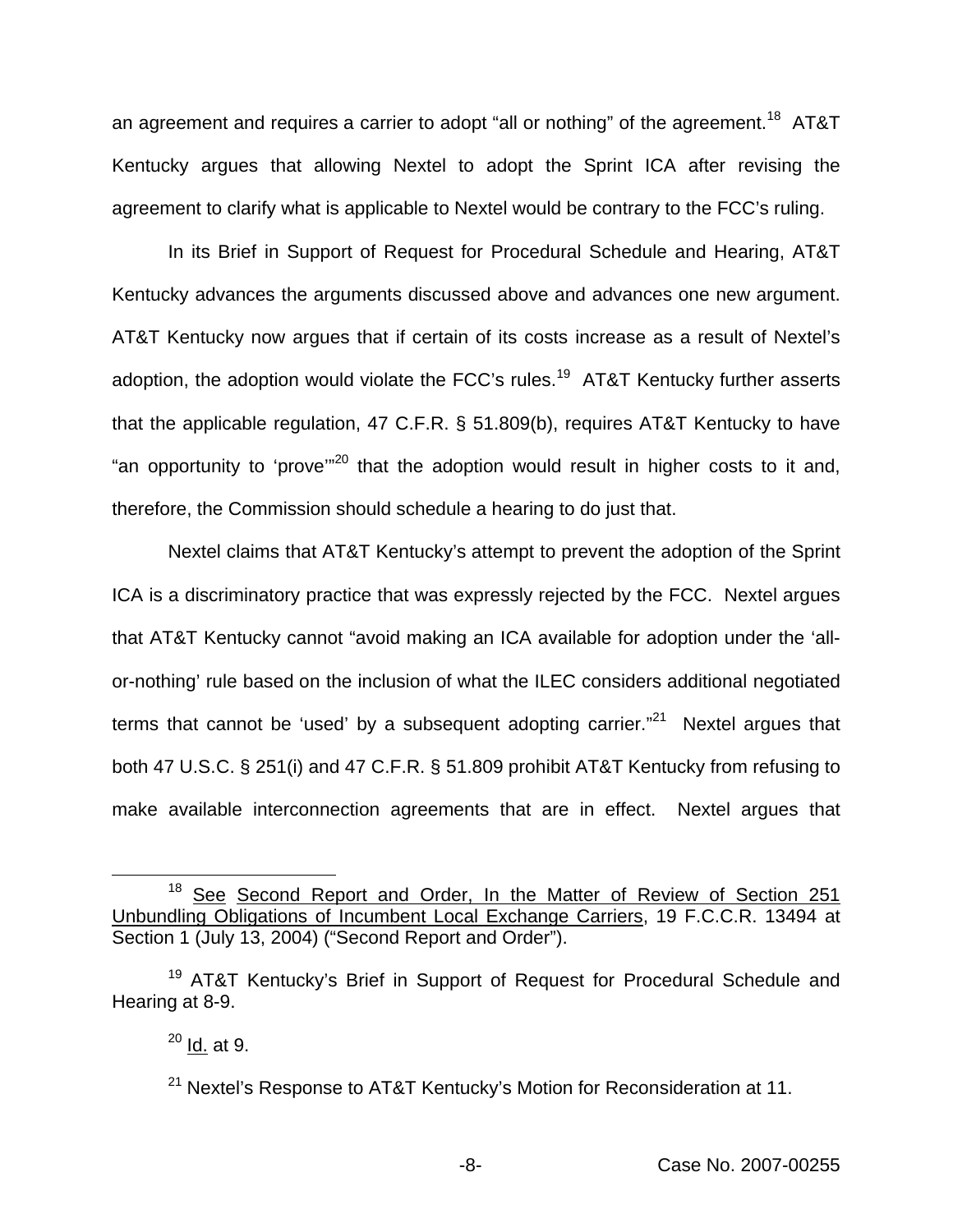47 C.F.R. § 51.809 specifically prohibits an ILEC from limiting the availability of the agreement "only to those requesting carriers serving a comparable class of subscribers or providing the same service.  $\ldots$ <sup>22</sup>

Nextel also asserts that adoption of the Sprint ICA is not barred by either 47 C.F.R. § 51.809(b)(1) or (2) because AT&T Kentucky did not initially argue that the costs of providing the services in the Sprint ICA to Nextel are higher than the cost of providing the same services to Sprint and still does not argue that the interconnection is technically infeasible.

Nextel argues that the FCC, in adopting the "all-or-nothing" rule, was attempting to protect carriers such as Nextel. Moreover, Nextel argues that the "all-or-nothing" rule specifically prohibits AT&T Kentucky's refusal to allow the agreement to be adopted. Additionally, under the "all-or-nothing" rule, it is Nextel, not AT&T Kentucky, that gets to decide what portions of the Sprint ICA are applicable.

Nextel notes that the Sprint ICA allows either Sprint entity to opt out of the agreement, while the other entity can still operate under the Sprint ICA. Nextel also notes that, referencing AT&T Kentucky's concern that Nextel could obtain UNEs under the Sprint ICA, the Sprint ICA specifically provides that Sprint "shall not obtain a Network Element for the exclusive provision of mobile wireless services.  $\ldots$ <sup>23</sup>

Nextel also argues that the Commission should strike AT&T Kentucky's brief in support of its hearing request because no procedure allows for the filing of such a document. Nextel argues that the brief is merely a rehash of AT&T Kentucky's previous

<sup>22</sup> Id. at 12, quoting 47 C.F.R. § 51.809.

<sup>&</sup>lt;sup>23</sup> Id. at 19, quoting 9<sup>th</sup> Amendment, Attachment 2, Section 1.5 of the Sprint ICA.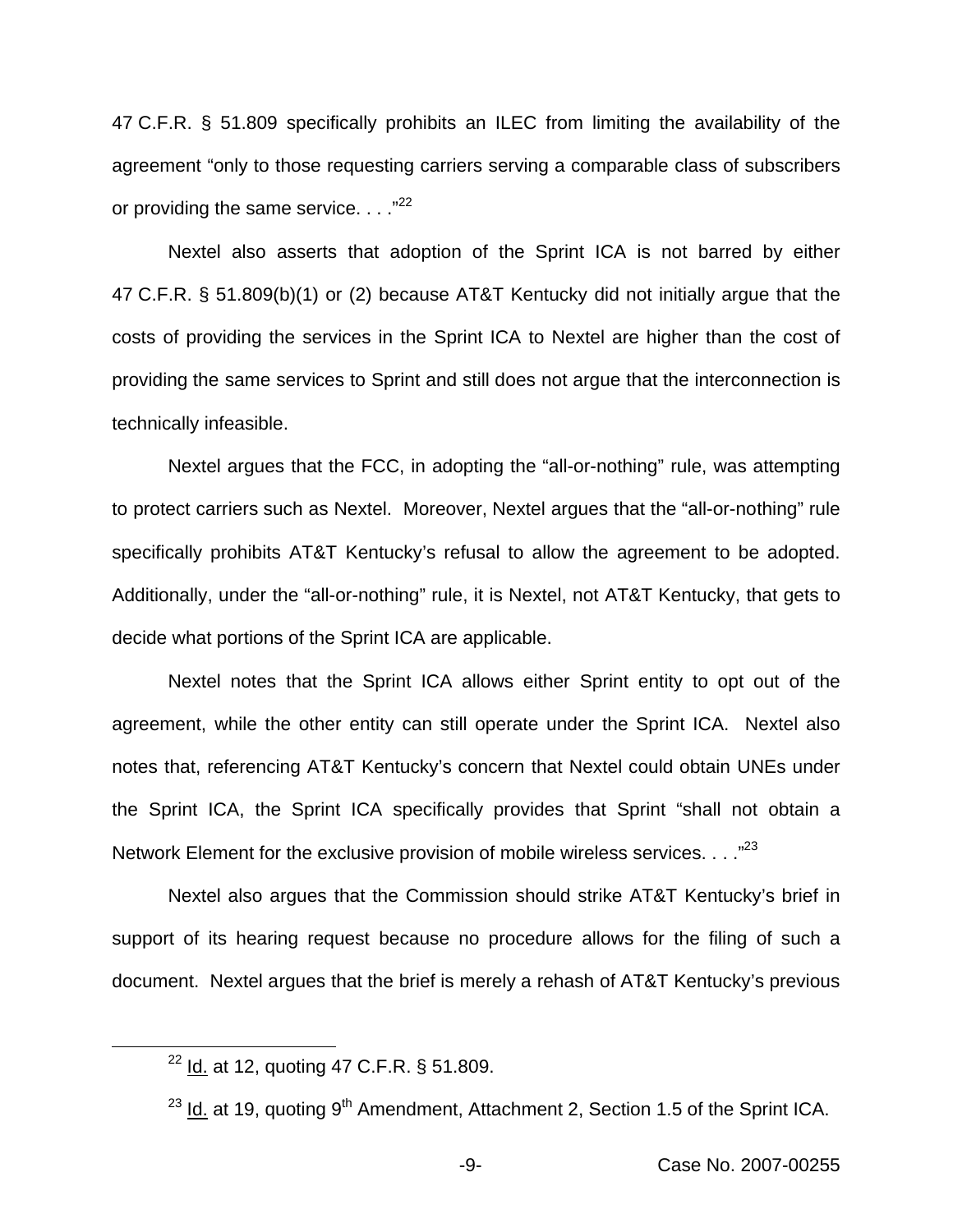arguments and the only purpose for the filing is to interject "confusion and delay"<sup>24</sup> into this proceeding. Nextel also objects to AT&T Kentucky's filing of Additional Supplemental Authority, claiming that it is merely devised to create further delay.

#### **DISCUSSION**

The adoption of an existing interconnection agreement, under most circumstances, is a straightforward and quick proceeding. At the time Nextel filed its notice of adoption of the Sprint ICA, the status and effective date of the Sprint ICA were not known, and that impeded the typically automatic adoption of an interconnection. However, as discussed below and in the Commission's December 18, 2007 Order, upon resolution of the status of the Sprint ICA, any existing obstacles to its adoption were removed.

#### JURISDICTION OVER MERGER COMMITMENTS

The Commission found in its December 18, 2007 Order that by the reasoning in its previous decision in Case No. 2007-00180, the Commission had jurisdiction to interpret and apply merger commitments and adjudicate disputes arising out of the commitments. We find the reasoning in Case No. 2007-00180 still persuasive and incorporate by reference our reasoning in that case regarding our jurisdiction over disputes arising from the merger and merger commitments. Although Nextel can adopt the Sprint ICA pursuant to the merger commitments, as discussed below, Nextel can adopt the Sprint ICA pursuant to 47 U.S.C. § 252(i), independently of the merger commitments, and, therefore, any objections pertaining to adoption under the merger

<sup>&</sup>lt;sup>24</sup> Nextel's Response and Motion to Strike AT&T Kentucky's Brief in Support of Request for Procedural Schedule and Hearing at 1.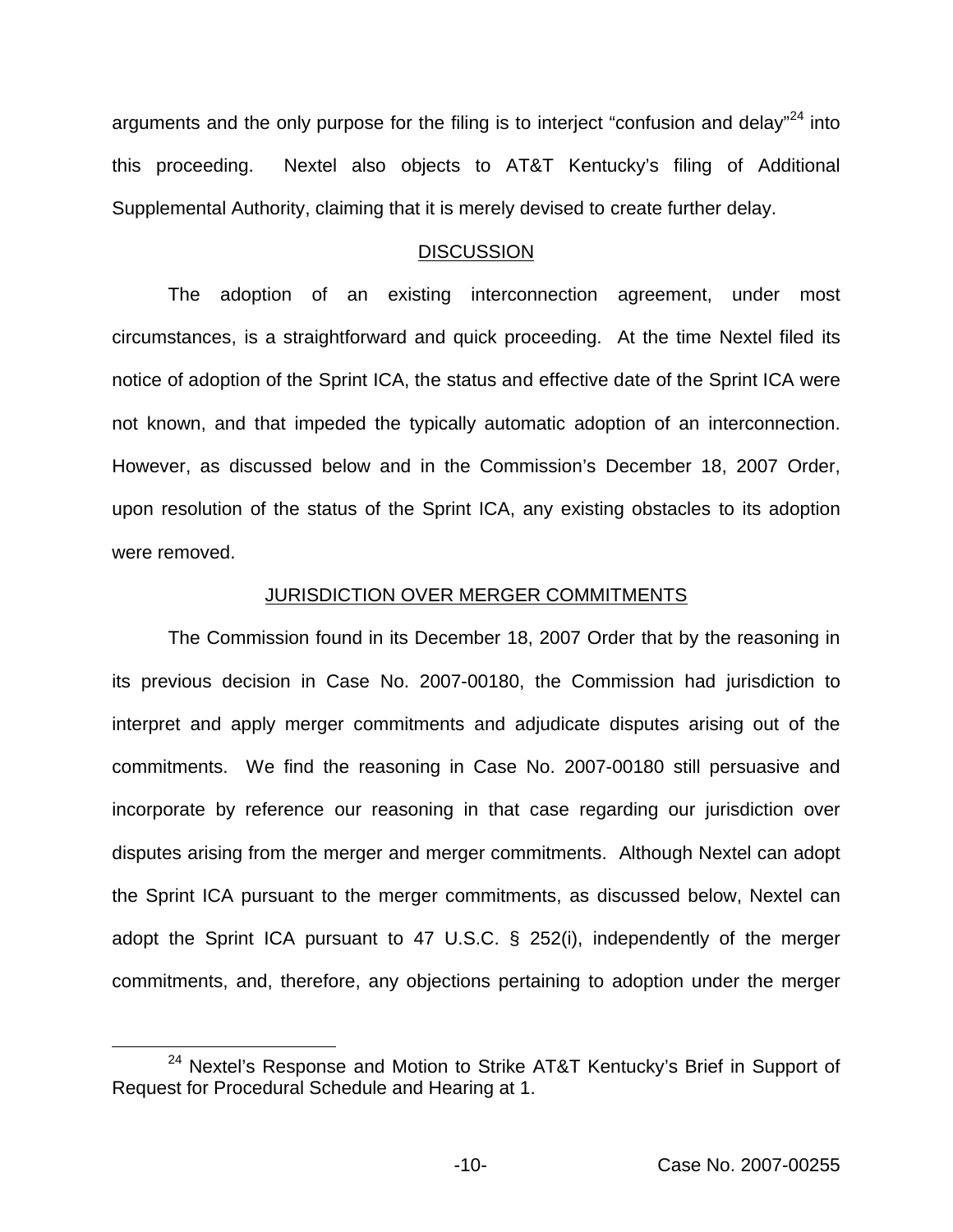commitments is moot. Moreover, because, as discussed below, we find that Nextel may adopt the agreement pursuant to 47 U.S.C. § 252(i) and 47 C.F.R. § 51.809, and need not invoke the merger commitments, we find no reason to suspend this proceeding pending resolution of AT&T Kentucky's recent petition to the FCC requesting clarification regarding the merger commitments.<sup>25</sup>

### THE SPRINT ICA IS ADOPTABLE UNDER 47 U.S.C. § 252(i) AND 47 C.F.R. § 51.809.

The Commission, as noted in its December 18, 2007 Order, had found in Case No. 2007-00180 that the Sprint ICA was extended by 3 years from December 29, 2006. When Nextel originally filed its petition for adoption on June 21, 2007, it relied, in part, on its rights "pursuant to the Federal Communications Commission approved Merger Commitments Nos. 1 and 2. . .and 47 U.S.C. § 252(i). $^{26}$  At the time of the filing of the notice of adoption, however, the status of the Sprint ICA was unclear, as the Commission had not ruled on that matter in Case No. 2007-00180. The Commission has since resolved these issues, and the Sprint ICA is effective and adoptable under 47 U.S.C. § 252(i).

<sup>&</sup>lt;sup>25</sup> AT&T ILECs' Petition for Declaratory Ruling That Sprint Nextel Corporation, Its Affiliates, and Other Requesting Carriers May Not Impose a Bill-and-Keep Arrangement of a Facility Pricing Arrangement Under the Commitments Approved By the Commission in Approving the AT&T-BellSouth Merger. WC Docket No. \_\_\_\_\_\_\_. (Filed February 5, 2008.) Similarly, we find AT&T Kentucky's February 13, 2008 letter to the Commission's Executive Director to be equally unpersuasive. In the letter, AT&T Kentucky urges the Commission to hold this proceeding in abeyance pending the outcome of its petition to the FCC. As discussed herein, 47 U.S.C. § 251(i) provides an independent basis for the adoption of the Agreement, and the FCC's ruling will not affect our decision.

<sup>&</sup>lt;sup>26</sup> Nextel's Notice of Adoption of Interconnection Agreement at 1.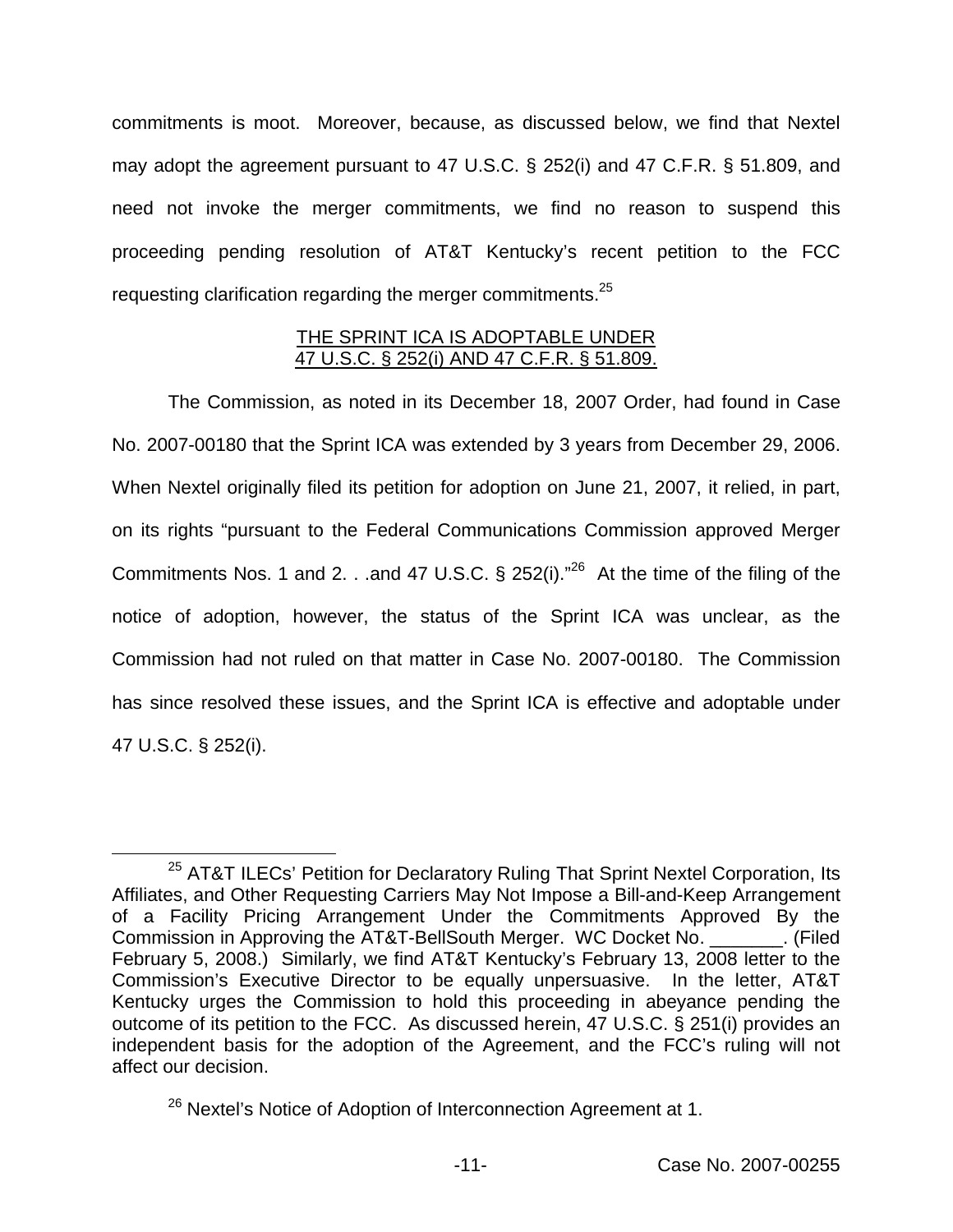47 U.S.C. § 252(i) and 47 C.F.R. § 51.809 govern a telecommunications carrier's

adoption of an existing interconnection agreement between an ILEC and a non-ILEC.

47 U.S.C. § 252(i) provides:

A local exchange carrier shall make available any interconnection, service or network element provided under an agreement approved under this section to which it is a party to any other requesting telecommunications carrier upon the same terms and conditions as those provided in the agreement.

47 C.F.R. § 51.809 provides that:

(a) An incumbent LEC shall make available without unreasonable delay to any requesting telecommunications carrier any agreement in its entirety to which the incumbent LEC is a party that is approved by a state commission pursuant to section 252 of the Act, upon the same rates, terms and conditions as those provided in the agreement. An incumbent LEC may not limit the availability of any agreement only to those requesting carriers serving a comparable class of subscribers or providing the same service (i.e. local, access, or interexchange) as the original party to the agreement.

(b) The obligations of paragraph (a) of this section shall not apply where the incumbent LEC proves to the state commission that:

> 1) the costs of providing a particular agreement to the requesting telecommunications carrier are greater than the costs of providing it to the telecommunications carrier that originally negotiated the agreement, or

> 2) the provision of a particular agreement to the requesting carrier is not technically feasible.

(c) Individual agreements shall remain available for use by telecommunications carriers pursuant to this section for a reasonable period of time after the approved agreement is available for public inspection under section 252(h) of the Act.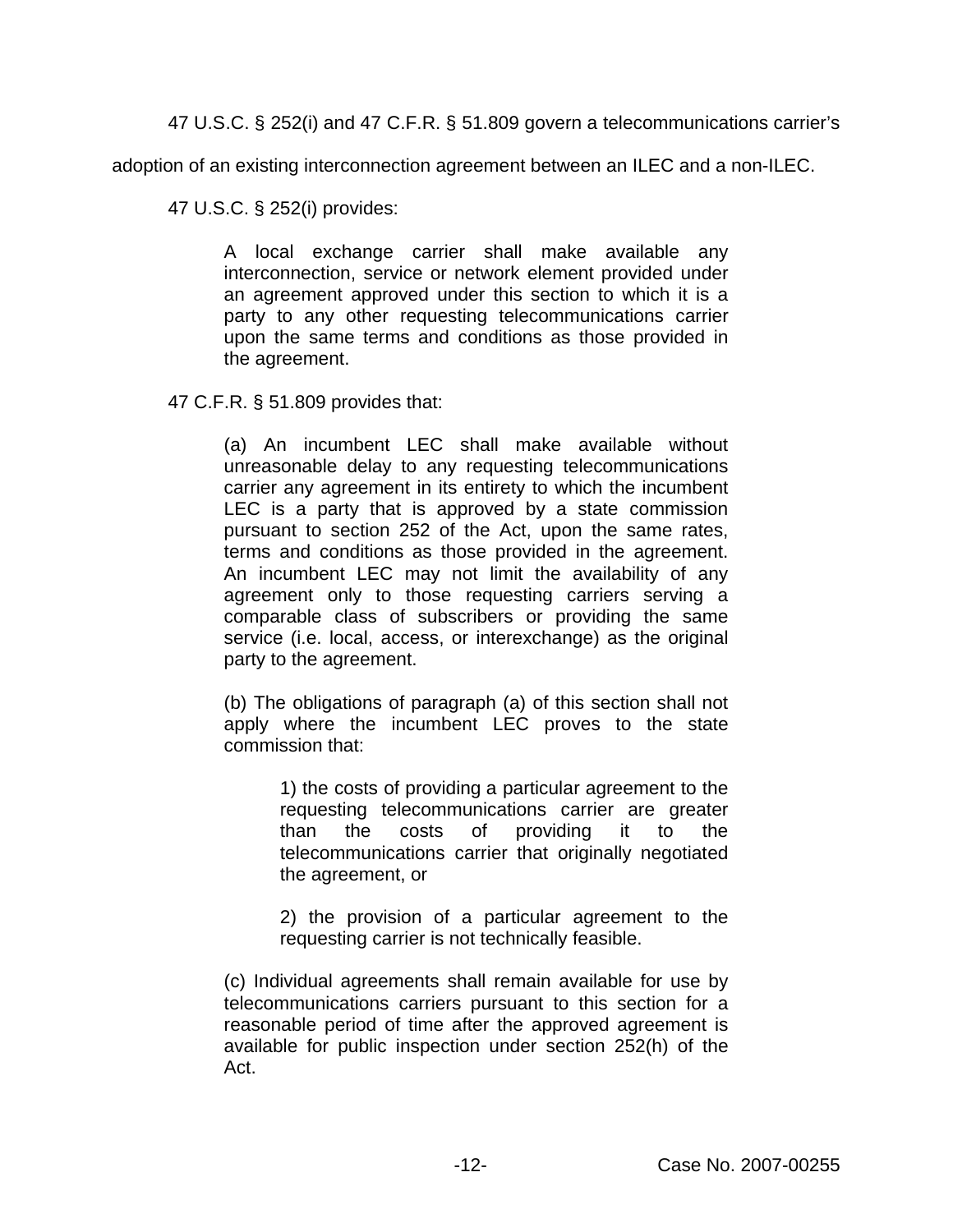The method for adopting an existing interconnection agreement is simple and expedient. 47 C.F.R. § 51.809 contains the only prohibitions by which an ILEC could refuse adoption of an interconnection agreement. Here, AT&T Kentucky did not allege (until its brief in support of request for a procedural schedule) that providing the Sprint ICA to Nextel would cost it more than offering the same ICA to Sprint, nor did AT&T Kentucky allege that providing the Sprint ICA to Nextel is technically infeasible. AT&T Kentucky argues that providing the Sprint ICA to Nextel results in AT&T Kentucky not being able to negotiate possible higher prices for services than it charges to Sprint Wireless. However, this argument is a far cry from alleging that providing the Sprint ICA to Nextel would cost it more than providing it to Sprint Wireless. In fact, AT&T Kentucky's argument is antithetical to the very purpose of 47 U.S.C. § 252(i), which is to allow telecommunications providers to enter into interconnection agreements on the same footing as each other. The FCC, in promulgating the "all-or-nothing" rule, clearly recognized that it would prohibit this type of discrimination:

> We conclude that under an all-or-nothing rule, requesting carriers will be protected from discrimination, as intended by section 252(i). Specifically, an incumbent LEC will not be able to reach a discriminatory agreement for interconnection, services or network elements with a particular carrier without making that agreement in its entirety available to other requesting carriers. If the agreement includes terms that materially benefit the preferred carrier, other requesting carriers will likely have an incentive to adopt that agreement to gain benefit of the incumbent LEC's discriminatory bargain. Because the agreements will be available on the same terms and conditions to requesting carriers, the all-ornothing rule should effectively deter incumbent LECs from engaging in such discrimination.<sup>27</sup>

 $27$  Second Report and Order at  $\P$  19.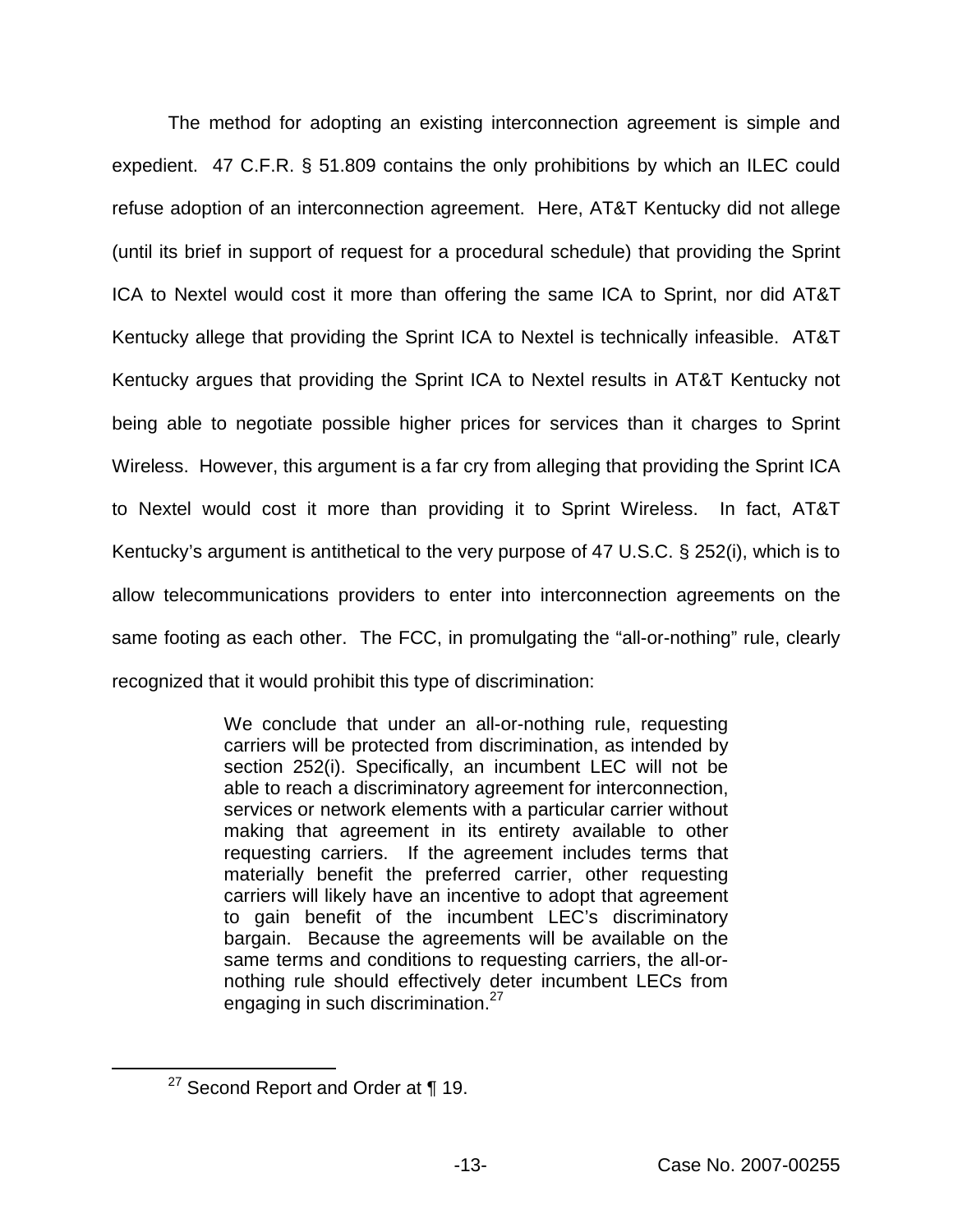By allowing this sort of adoption, the FCC and the 1996 Telecommunications Act ensure that an ILEC, such as AT&T Kentucky, cannot play favorites in a market and determine which businesses succeed and which fail by offering more advantageous terms to one party and lesser terms to another. If AT&T Kentucky can prevent Nextel, or any requesting carrier, from adopting the Sprint ICA or any other interconnection agreement by simply asserting that some of the provisions of the interconnection agreement cannot apply to the requesting carrier, then the very purpose of the all-ornothing rule is thwarted. Most requesting carriers' business plans or structures differ from one another, and, therefore, it would be difficult to comprehend a situation in which any requesting carrier could adopt an interconnection agreement and have all the provisions apply to it. If AT&T Kentucky's argument is to be believed, then it would result in changing almost every adoption proceeding into an arbitration.

Because the Sprint ICA is effective, Nextel's rights under 47 U.S.C. § 251(i) and 47 C.F.R § 51.809 are sufficient, by themselves, to allow it to adopt the Sprint ICA. If Nextel had not filed its notice of adoption on June 21, 2007, and were to file it today, it would only have to invoke its rights under 47 U.S.C. § 252(i) to adopt the agreement and need not rely on any merger commitments.

AT&T Kentucky states that it has been denied its opportunity to present its substantive case, but does not give a very detailed discussion of what evidence it would present at hearing, nor how the evidence would prove to the Commission that the Sprint ICA would not have to be made available to Nextel for adoption. However, as discussed above, it can only refuse to make available an interconnection agreement if it can convince the Commission that one of two situations exists. Prior to its January 24,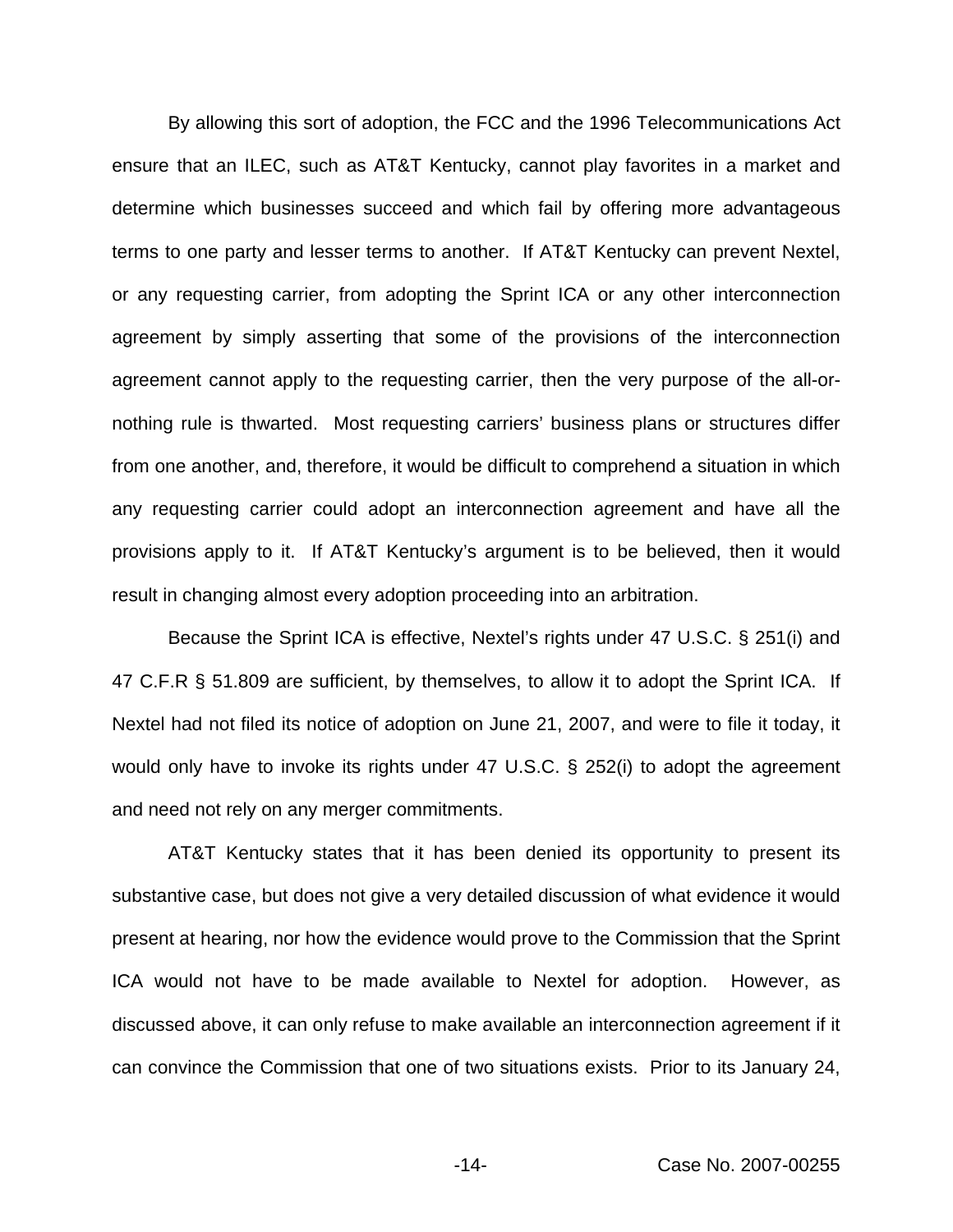2008 filing, AT&T Kentucky did not allege that it intended to attempt to prove that either of those two situations exist and, therefore, no evidence it presented, or even offered to present prior to January 24, 2008, could have lead the Commission to deny the adoption.

47 C.F.R. § 51.809(a) requires that an incumbent LEC shall make available "without unreasonable delay" any agreement to a requesting carrier. Although no law is directly on point regarding what constitutes an "unreasonable delay" in this context, we find that raising an objection pursuant to 47 C.F.R. § 51.809 to a petition for adoption of an interconnection agreement over 7 months after the petition was filed is unreasonable delay. AT&T Kentucky raised numerous objections to the petition for adoption in both its original objection to the petition, filed on July 3, 2007, and in its petition for reconsideration filed on December 24, 2007. As discussed above, however, an ILEC can only deny adoption of an interconnection agreement if an ILEC can prove one of two situations exists. AT&T Kentucky, until the eleventh hour, did not even raise the specter of any such objections, objecting only on grounds not contemplated in 47 C.F.R.  $§ 51.809(b).$ 

47 C.F.R. § 51.809(b)(1) does provide that an ILEC can refuse the adoption of an interconnection agreement if it can prove to the state commission that the cost of providing the interconnection to the requesting carrier exceeds that of providing it to the original negotiating carrier. This right of refusal cannot be limitless; otherwise, an ILEC could seek to get out from under any interconnection agreement at any time a cost allegedly rises, even after the agreement has been adopted. Here, AT&T Kentucky not only files an untimely request arguing about potential raised costs, but its supposition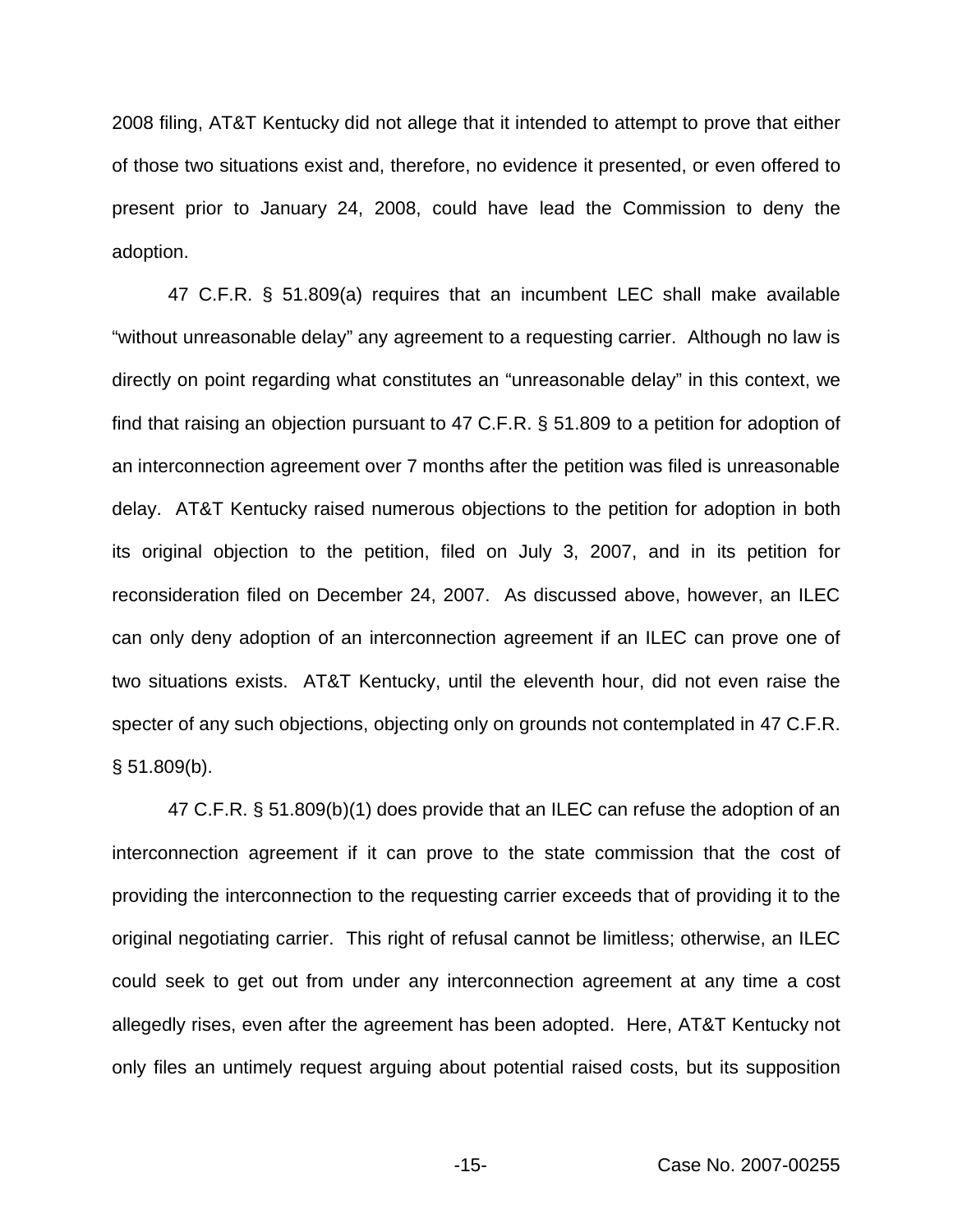that entering into the interconnection agreement would produce higher costs is merely hypothetical. AT&T Kentucky has raised no colorable argument or proof for the existence of different costs.

To the Commission's knowledge, since the enactment of the 1996 Telecommunications Act, no ILEC has objected to the adoption in Kentucky of an interconnection agreement based on the exception found in 47 C.F.R. § 51.809(b)(1). Therefore, AT&T Kentucky's objection is a matter of first impression to the Commission and is a matter of uncharted procedural territory. However, we find that the objection is raised untimely, and moreover, even if it were timely raised, it is not specific enough to establish a colorable claim, much less warrant a hearing. If the Commission were to grant AT&T Kentucky's request for a hearing,  $28$  at the minimum this proceeding would drag out for another 3 months, which would result in an application for an adoption of an interconnection agreement taking over 10 months to resolve. This would be an unreasonable result. In the future, AT&T Kentucky, or any carrier raising an objection under 47 C.F.R. § 51.809(b) or (c) should raise such objections ex ante, upon the filing of the notice of adoption, and not 7 months after the initial filing. Conceivably, if this is not done, a carrier could continue to raise objections at any time during an adoption

 $28$  Requests for a hearing made pursuant to 807 KAR 5:001, Section 4(1)(b) are not granted automatically. 807 KAR 5:001, Section 4(1) provides that "[e]xcept as otherwise determined in specific cases," the Commission shall grant a hearing upon application for a hearing or in the event that a defendant has not satisfied a complaint. AT&T Kentucky's request for a hearing is one of the "specific cases" in which the Commission has determined that a hearing should not be held.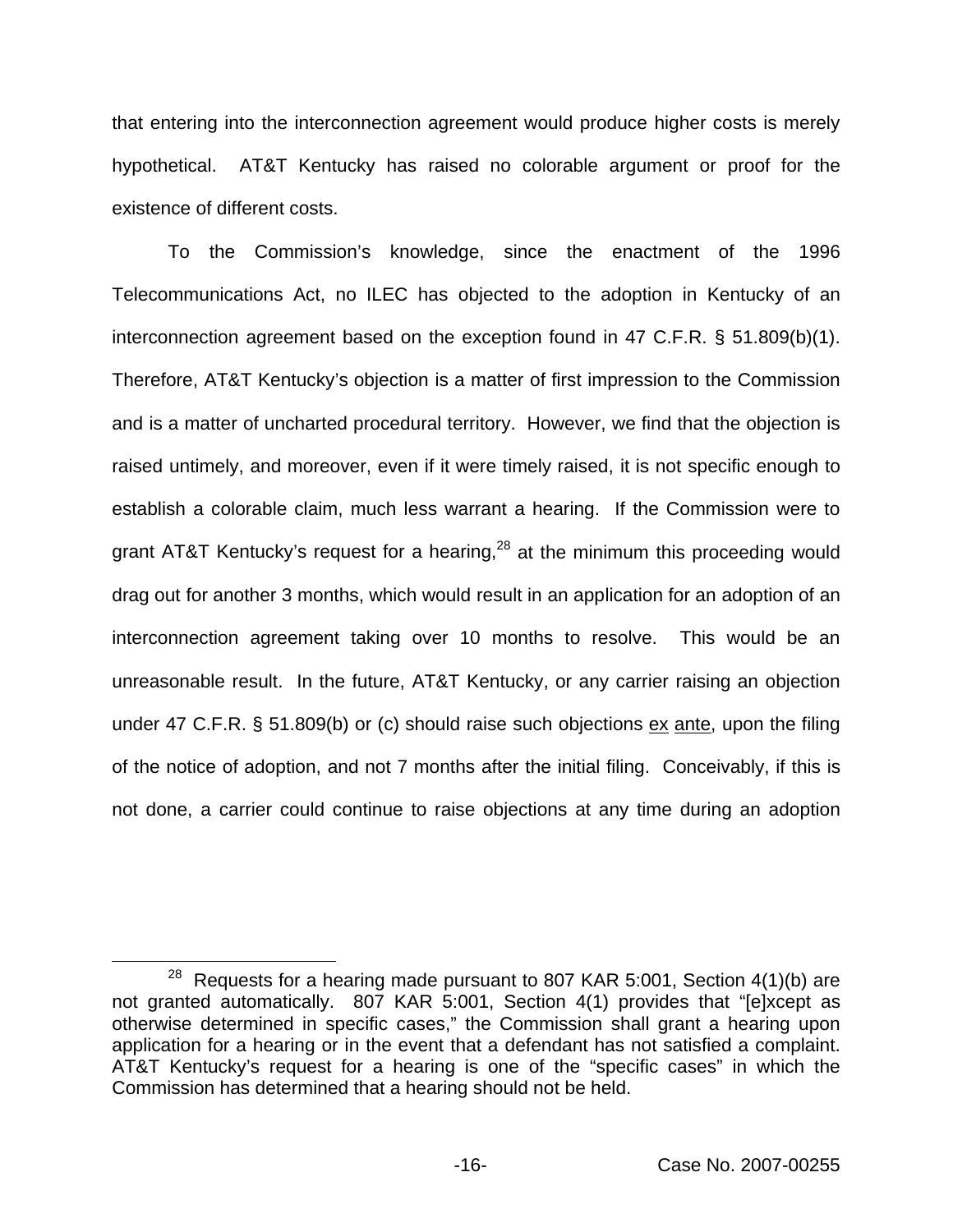proceeding, delaying the adoption until the adoption could be denied pursuant to 47 C.F.R.  $\S 51.809(c).^{29}$ 

# **CONCLUSION**

The adoption of an interconnection agreement pursuant to 47 U.S.C. § 252(i) generally is a straightforward procedure and should occur without much delay unless adoption of the agreement falls under the exceptions in 47 C.F.R. § 51.809. These exceptions must be raised as early as practicably possible in a contested proceeding. The practical effect of AT&T Kentucky's untimely and incomplete objections is to attempt to turn a simple adoption proceeding into an arbitration proceeding, possibly exceeding over a year in length, a result that could have been avoided had AT&T Kentucky raised its objections when the petition was filed. Such a result is not only unfair, but it is also prohibited, as it is provided for in neither law nor regulation. Had AT&T Kentucky raised its objections under 47 C.F.R. § 51.809 when the petition was filed, the Commission could have addressed all objections to the petition at the same time and this proceeding would already be complete.

IT IS THEREFORE ORDERED that:

- 1. AT&T Kentucky's Motion for Reconsideration is denied.
- 2. AT&T Kentucky's Request for Procedural Schedule and Hearing is denied.

 $29$  We do not agree with Nextel's assertion in its response to AT&T Kentucky's supplemental submission that AT&T Kentucky's petition with the FCC is made in bad faith or to cause intentional delay in resolution of this proceeding. However, such a filing is a clear example of how an ILEC could continually raise objections to an adoption, stringing the proceeding out for months, if not years. Any objections must be raised ex ante, not post hoc.